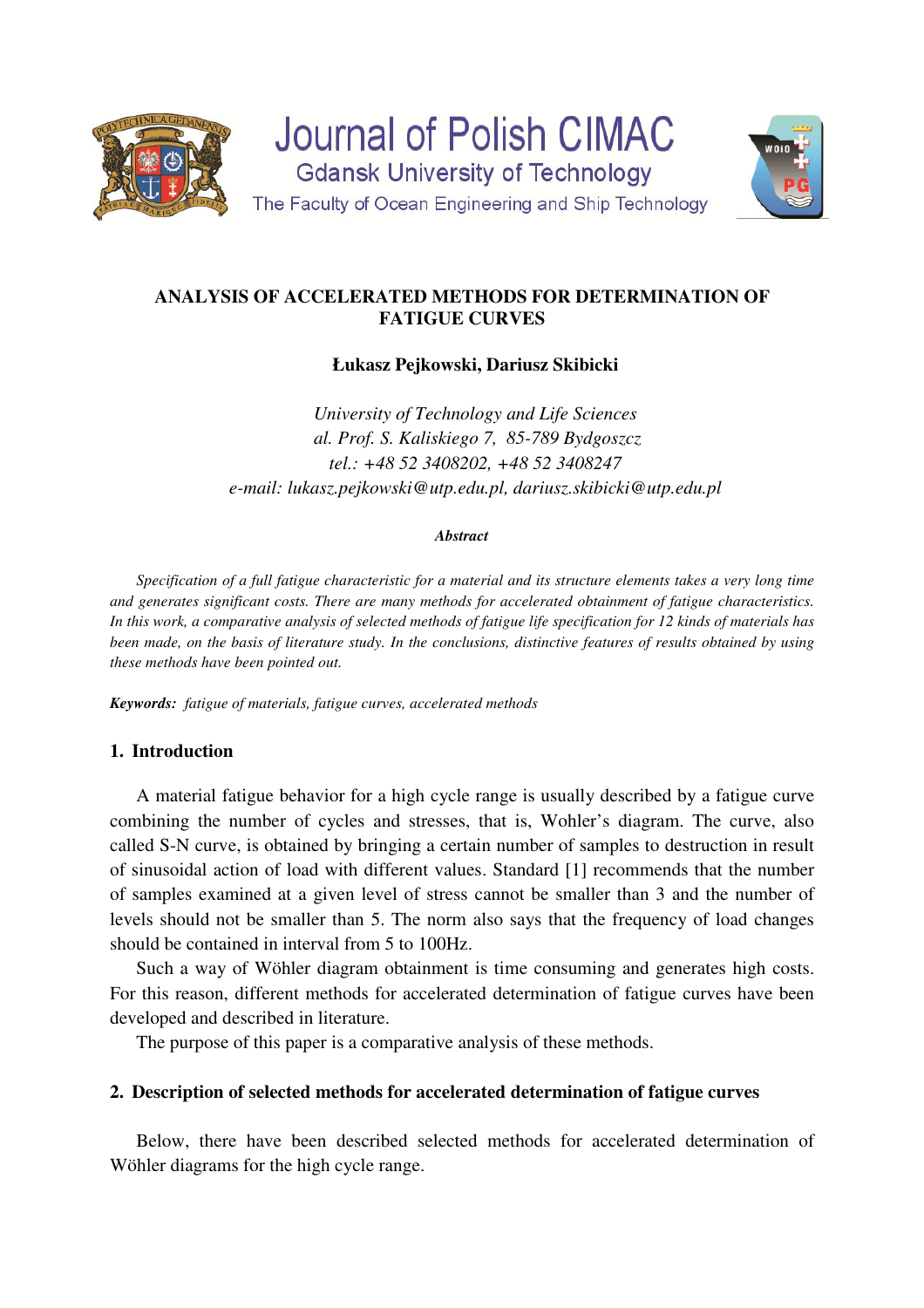The first of the discussed methods was discussed in work [2]. It assumes the Wöhler curve model as a straight line in a binary logarithmic scale whose beginning is in the point corresponding to monotonic tensile strength, denoted by the authors as  $S_u$ , with the number of *N* cycles equal to 1. For metals, the line end goes through the point corresponding to fatigue limit  $S_f$  with the number of *N* cycles equal to 1 which amounts from  $10^6$  or  $10^7$  to 5 $\cdot 10^8$ . This number depends on the material type, its microstructure and its machining method. For so defined beginning and end of the curve, it can be described by Basquin equation in the form:

$$
S_a \text{ lub } S_{Nf} = A(N)^b,
$$
\n(1)

where  $S_a$  is fatigue amplitude of the cycle whose stress ratio *R* assumes random values,  $S_M$  is fatigue life, that is, stress amplitude for an oscillatory a cycle, such one for which  $R = -1$ , *A* is a coefficient whose value can be equal to  $S_u$ , real tensile strength  $\sigma_f$  or can be determined by means of real data regression. The curve slope is denoted by *b* letter.

For the purpose of further acceleration of S-N diagram obtainment process, the studied model assumes that the fatigue limit  $S_f$  for polished samples made of steel, can be estimated in the following way:

$$
S_f \approx 0.5 S_u
$$
 ježeli  $S_u \le 1400 MPa$ ,  

$$
S_f \approx 700 MPa
$$
 ježeli  $S_u \ge 1400 MPa$ .  
(3)

For aluminum alloys  $S_f$  can be determined using dependence:

$$
S_f \approx 0.35 S_u \tag{4}
$$

Next, coefficient *b* is calculated from the formula:

$$
b = \frac{1}{6} \log \left( \frac{S_f}{S_u} \right),\tag{5}
$$

 $(2)$ 

This method can be additionally modified with assessment of monotonic tensile strength  $S_{\mu}$ , on the basis of hardness according to Brinell scale [3], [2]. Steel with low and medium strength is estimated using the following formula:

$$
S_u \approx 3.45 H B. \tag{6}
$$

Tensile strength for cast iron can be determined in a similar way: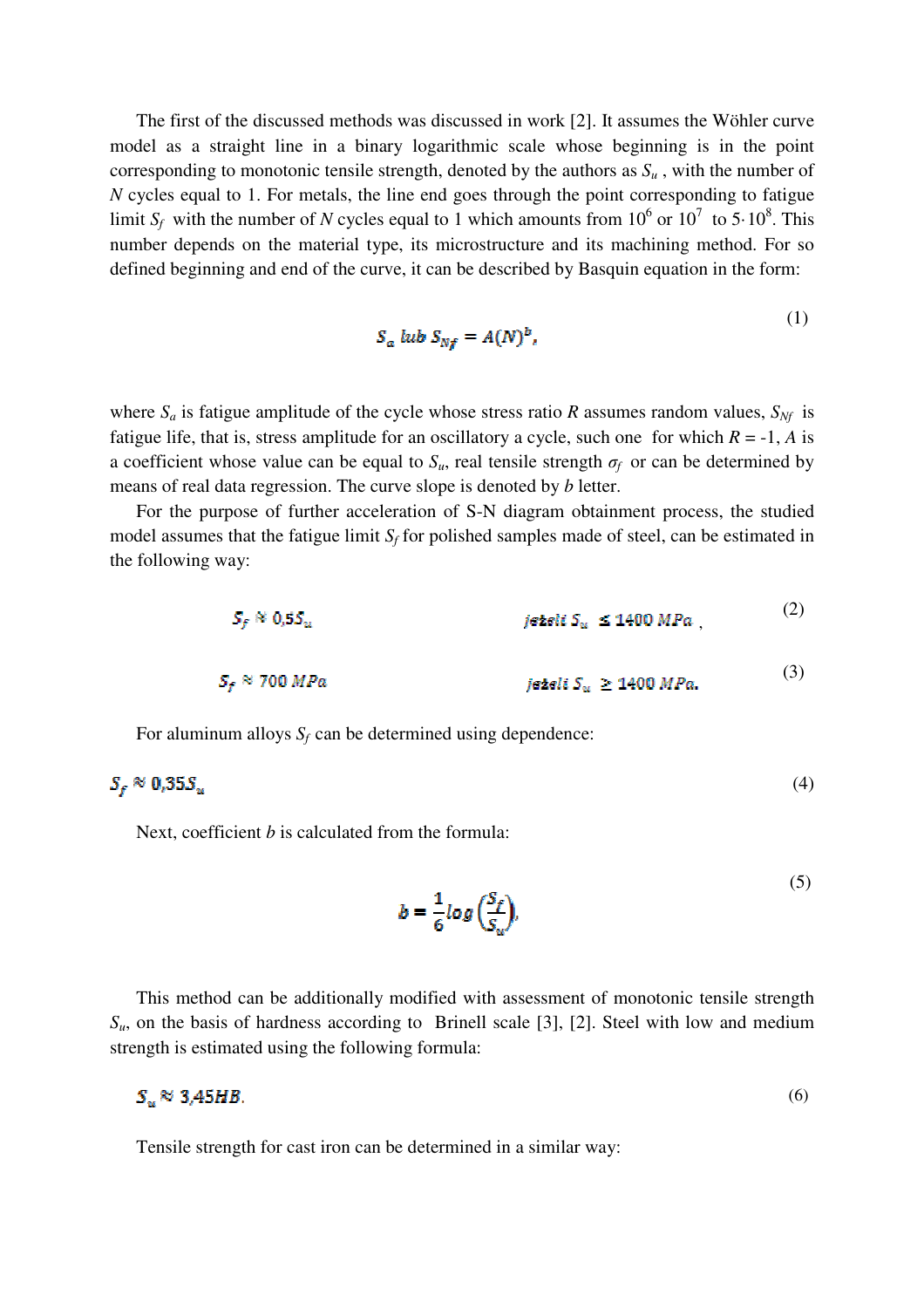### $S_u \approx 1,58HB - 86.$

The other analyzed method has been presented in work [3]. It assumes that high cycle fatigue covers interval from  $10^3$  to  $10^6$  cycles. According to this method, Wöhler diagram for a high cycle area is created by connecting with a straight line a point corresponding to fatigue life  $S_{1000}$  for 10<sup>3</sup> cycles with point  $S_e$  being the fatigue limit for 10<sup>6</sup>, 5·10<sup>7</sup> or 5·10<sup>8</sup>. The value of fatigue strength can be estimated on the basis of formulas in table 1.

| Type of material | Type of load | $S_{1000}$              |
|------------------|--------------|-------------------------|
| All types        | Bendindg     | $0,9.5$ .               |
| All types        | Axial        | $0,75 \cdot S_{\omega}$ |
| <b>Steels</b>    | Torsion      | $0,72 \cdot S_{\odot}$  |
| Non iron         | Torsion      | $0,63 S$ .              |
| <b>Żeliwo</b>    | Torsion      | $1,17 \cdot S_{\ast}$   |

*Tab. 1. Formulas for determination of fatigue life S1000* 

The authors also recommend to take into consideration reliability level *S1000,R* while determining *S1000:*

| $S_{1000,R} = S_{1000} \cdot C_{R}$ |  |
|-------------------------------------|--|
|                                     |  |

The values of CR coefficient have been presented in table 2.

| Reliability level | $C_R$ |
|-------------------|-------|
| 0,5               |       |
| 0,9               | 0,897 |
| 0,95              | 0,868 |
| 0,99              | 0,814 |
| 0,999             | 0,753 |
| 0,9999            | 0,702 |
| 0,99999           | 0,659 |
| 0,999999          | 0,62  |

The value of fatigue limit  $S_e$  is determined according to a scheme expressed by the following formula:

#### $S_e = S_{be} \cdot C_L \cdot C_S \cdot C_D \cdot C_R,$ (9)

First of all, fatigue limit for bending  $S_{be}$  is calculated according to formulas which have been presented in table 3.

The next step is to determine amplitudes of stress  $S_f$ , on the basis of the number of cycles, using formula: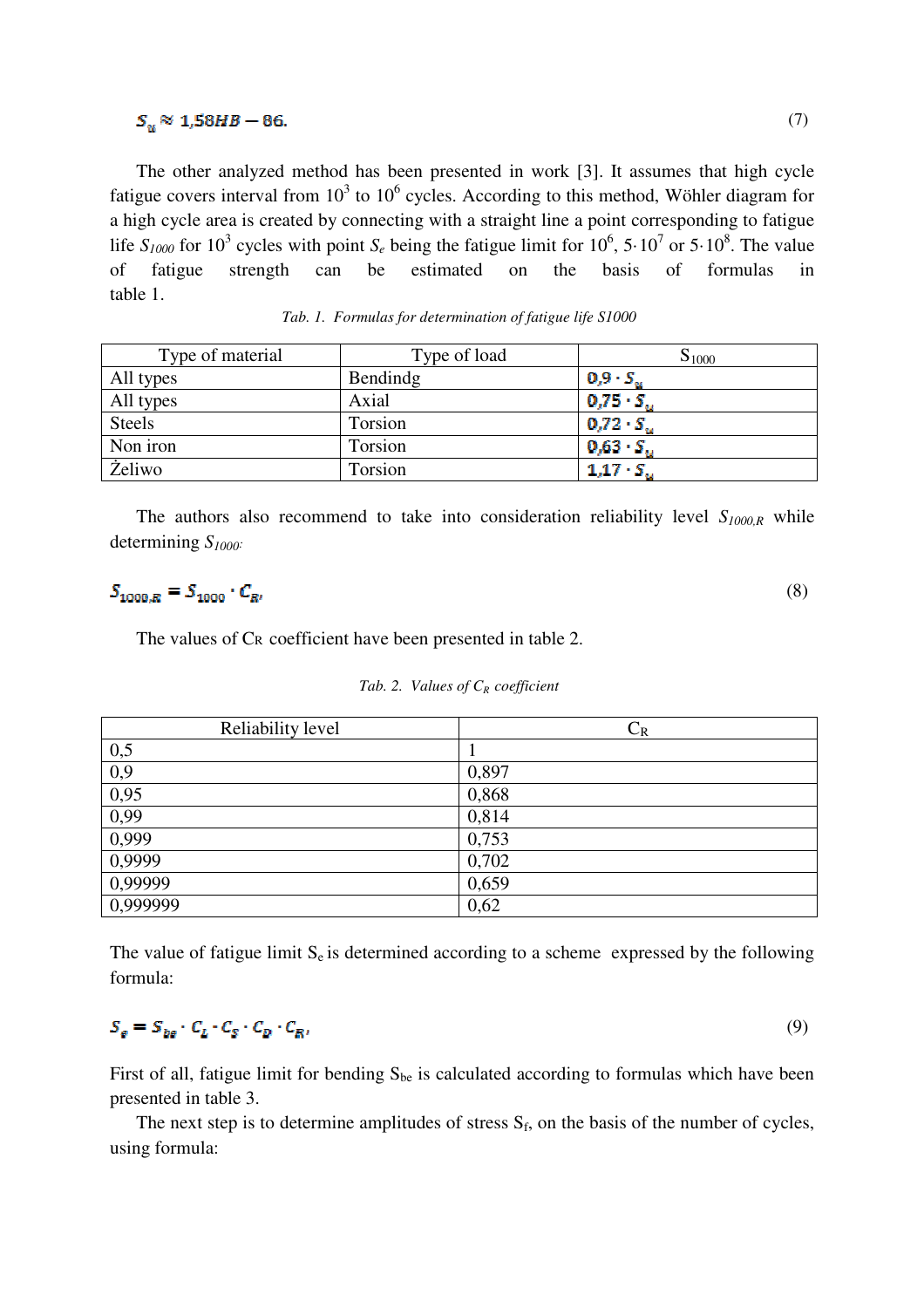$$
\frac{\log(10^3) - \log(10^6)}{\log(S_{1000}) - \log(S_e)} = \frac{\log(10^3) - \log(N)}{\log(S_{1000}) - \log(S_f)}
$$
(10)

Calculation of  $S_f$  from the formula is relatively complicated and inconvenient. However, it can be transformed into Basquin equation, determining *b* exponent and *B* coefficient on the basis of formulas:

$$
b = -\frac{1}{3} \log \left( \frac{S_{1000}}{S_e} \right),\tag{11}
$$

$$
B = \frac{S_{1000}^2}{S_e}.\tag{12}
$$

| Type and microstructure of material | $S_{be}$                | Cycles           | Comments                  |
|-------------------------------------|-------------------------|------------------|---------------------------|
| Steel - ferrite                     | $0.58 \cdot S_{\nu}$    | $10^{6}$         |                           |
| $Steel - ferrite + pearlite$        | $0,38 S_{12}$           | 10 <sup>6</sup>  |                           |
| $Stal - pearlit$                    | $0,38 S_{11}$           | 10 <sup>6</sup>  |                           |
| Stal – untempered martenzite        | $0,26 S_u$              | 10 <sup>6</sup>  |                           |
| Stal – highly tempered martenzite   | $0,55 S S_{\rm{M}}$     | 10 <sup>6</sup>  |                           |
| Stal – highly tempered martenzite + | $0, 5 \cdot S_{\infty}$ | $10^{6}$         |                           |
| tempered bainite                    |                         |                  |                           |
| Stal – tempered bainite             | $0, 5 \cdot S_{\infty}$ | $10^{6}$         |                           |
| Stal – austenite                    | $0,37 \cdot S_{\rm{w}}$ | 10 <sup>6</sup>  |                           |
| <b>Wrought Steels</b>               | $0.5 \cdot S_{\infty}$  | $10^{6}$         | $S_u < 1400 \; MPa$       |
| <b>Wrought Steels</b>               | 700 MPa                 | 10 <sup>6</sup>  | $S_u \geq 1400$ MPa       |
| Cast iron                           | $0.4 \cdot S_{\rm m}$   | $5 - 10^{7}$     |                           |
| Aluminum alloys                     | $0.4 \cdot S_{\alpha}$  | $5 \cdot 10^{8}$ | $S_u < 336 MPa$           |
| Aluminum alloys                     | 130 MPa                 | $5 - 10^{8}$     | $S_{\alpha} \geq 336 MPa$ |
| Sand cast aluminum                  | <b>55 MPa</b>           | $5 \cdot 10^{3}$ |                           |

*Tab. 3. Formulas for determination of fatigue limit Sbe for bending* 

Next, values of coefficients are determined:  $C_L$  – type of load coefficient (tab. 4)  $C_S$  – coefficient of the surface finish (fig.1 and 2)  $C_D$  - coefficient of size (fig. 3).  $C_R$  is determined in the same way as for *S1000,R*.

*Tab. 4. Values of coefficient C<sup>L</sup>*

| Type of load                |      | Uwagi         |
|-----------------------------|------|---------------|
| Pure axial                  | 0.9  |               |
| Axial (with slight bending) |      |               |
| Bending                     |      |               |
| Torsional                   | 0.58 | <b>Steels</b> |
| Torsional                   | 0,8  | Želiwa        |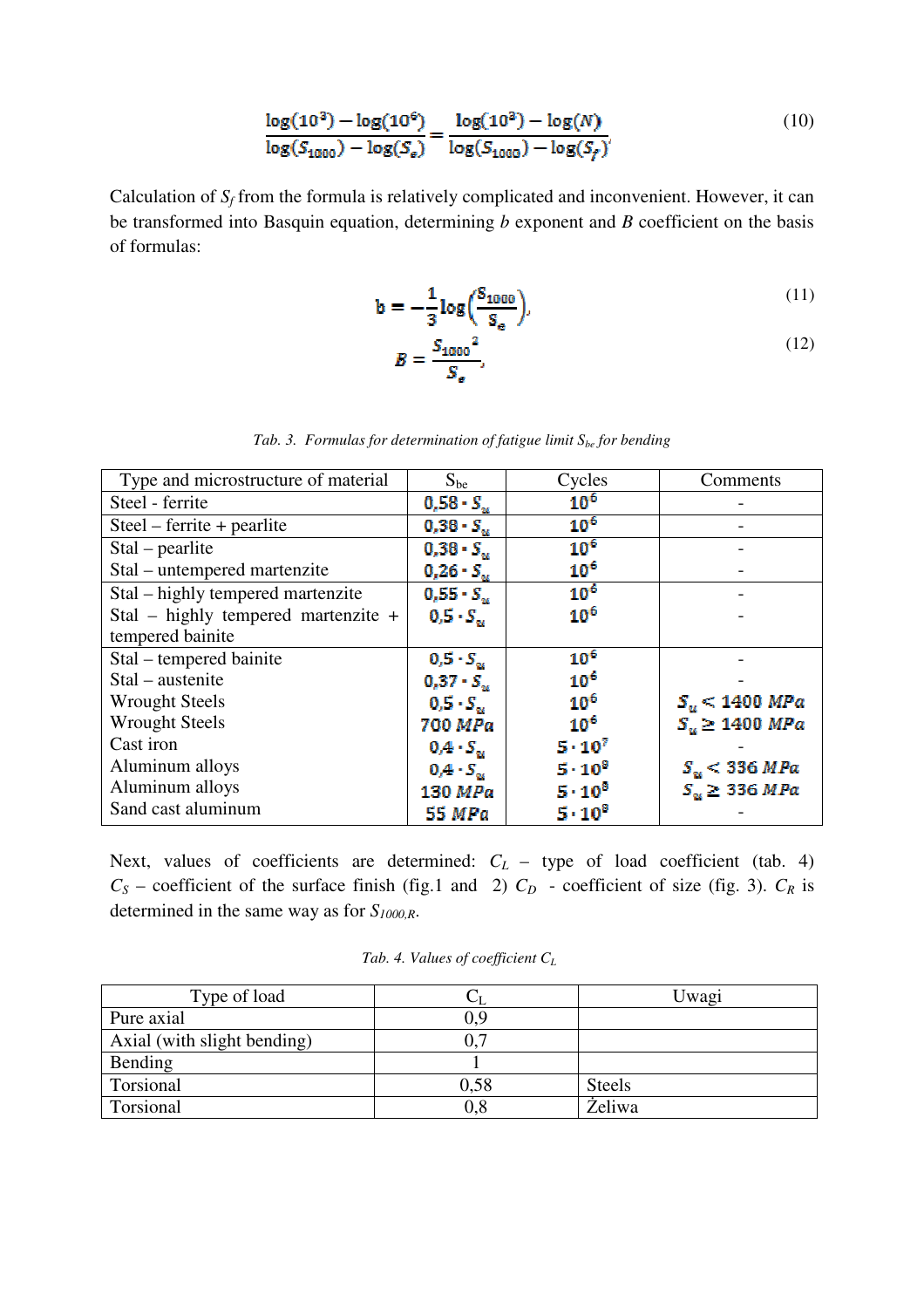

*Fig. 1 – Chart for determination of C<sup>S</sup> for known surface roughness (source – [3])* 



*Fig. 2 – Chart for determination of C<sup>S</sup> according to the machining type (source - [3])* 

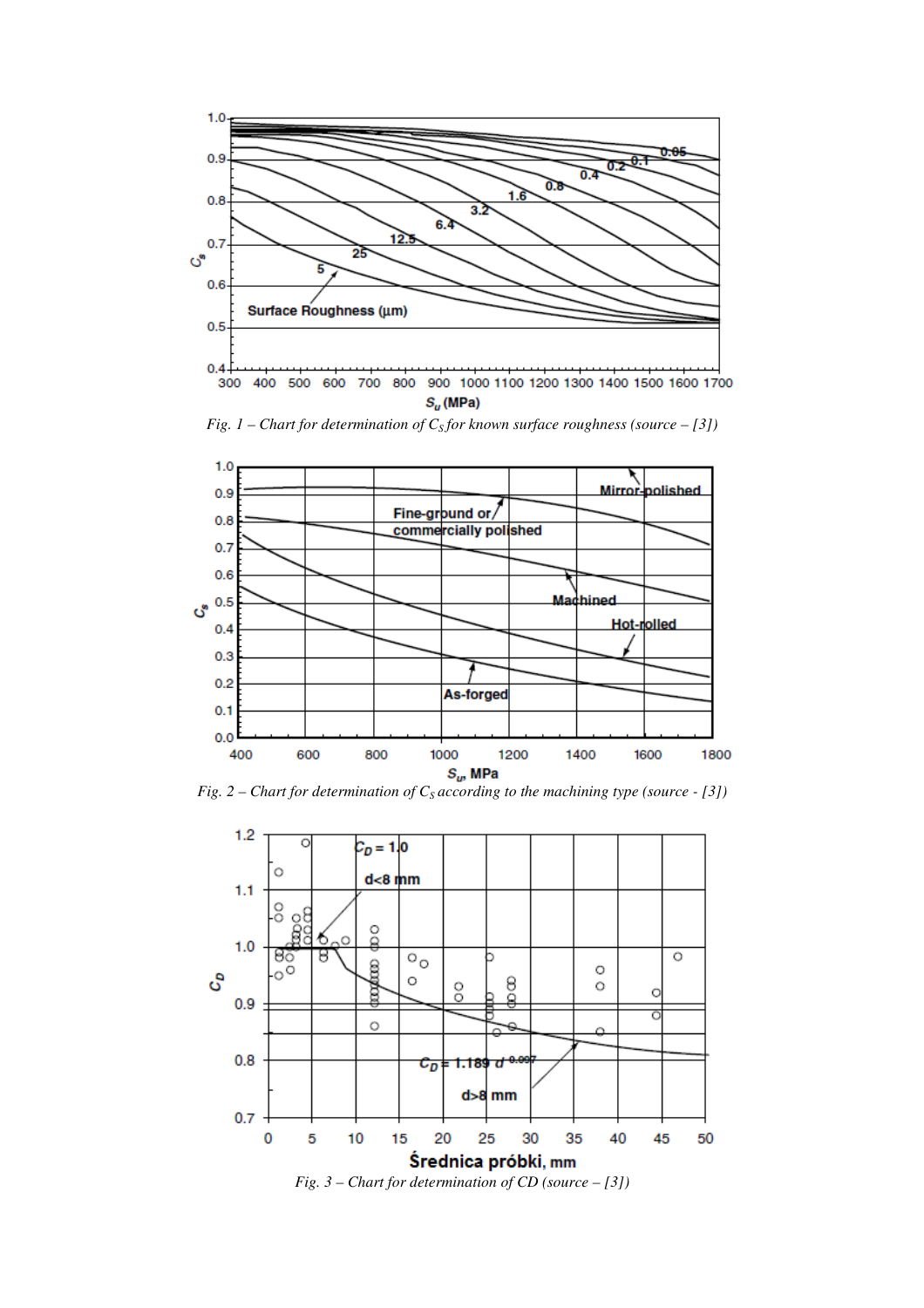For so calculated quantities Basquin equation assumes the following form:

$$
S_f = B(N)^b,\tag{13}
$$

The third analyzed method for accelerated determination of Wöhler curve is an approach described by FITNET procedures and work [4]. Fatigue diagram model described by FITNET procedures involves defining the angle of a straight line inclination and defining its end which is situated in the point corresponding to fatigue limit, denoted as *ZG*.

The angle of a straight line inclination symbolized by coefficient m is determined from dependence presented in table 5.

| Value of m coefficient | Type of specimen                  |
|------------------------|-----------------------------------|
| $16 \div 20$           | Surface hardened elements         |
| $8 \div 12$            | Fine Ground and polished elements |
| $4 \div 10$            | Notched elements                  |
| $3 \div 4$             | Welded elements                   |

*Tab. 5. Values of m coefficient* 

The value of fatigue limit is determined by multiplying tensile strength, denoted in FITNET procedures as *R*m, through a proper coefficient selected from table 6.

| Type of material                | Values of $Z_G$ for normal  | Values of $Z_G$ for tangent |
|---------------------------------|-----------------------------|-----------------------------|
|                                 | stressess                   | stresses                    |
| Surface hardened steel          | $0.4 \cdot R_m$             | $0,577 \cdot R_{m}$         |
| Stainless steel                 | $0.4 \cdot R_m$             | $0,577 \cdot R_{\rm sm}$    |
| Forged steel                    | $0.4 \cdot R_m$             | $0.577 \cdot R_m$           |
| Cast steel                      | $0,34 \cdot R_m$            | $0,577 \cdot R_{\rm sm}$    |
| Steels different from the above | $0.45 \cdot R_{\text{max}}$ | $0,577 \cdot R_{\rm sm}$    |
| listed                          |                             |                             |
| Spheroidal cast iron            | $0,34 \cdot R_m$            | $0,65 \cdot R_{m}$          |
| Ductile cast iron               | $0.3 \cdot R_m$             | $0.75 \cdot R_{m}$          |
| Gray cast iron                  | $0.3 \cdot R_m$             | $0.85 \cdot R_m$            |
| Plastically worked aluminum     | $0.3 \cdot R_m$             | $0.577 \cdot R_{m}$         |
| alloys                          |                             |                             |
| Cast alluminum alloys           | $0.3 \cdot R_m$             | $0.75 \cdot R_m$            |

*Tab. 6. Coefficient for determination Z<sup>G</sup>*

According to FITNET procedure, value  $N_G$  is 10<sup>7</sup> for steel and 10<sup>8</sup> for aluminum alloys. Coefficient of inclination of a straight line being a model of the fatigue curve is defined by formula:

$$
ctg(a) = m = \frac{\log \frac{N_G}{N}}{\log \frac{\sigma_a}{Z_G}}.
$$
\n(12)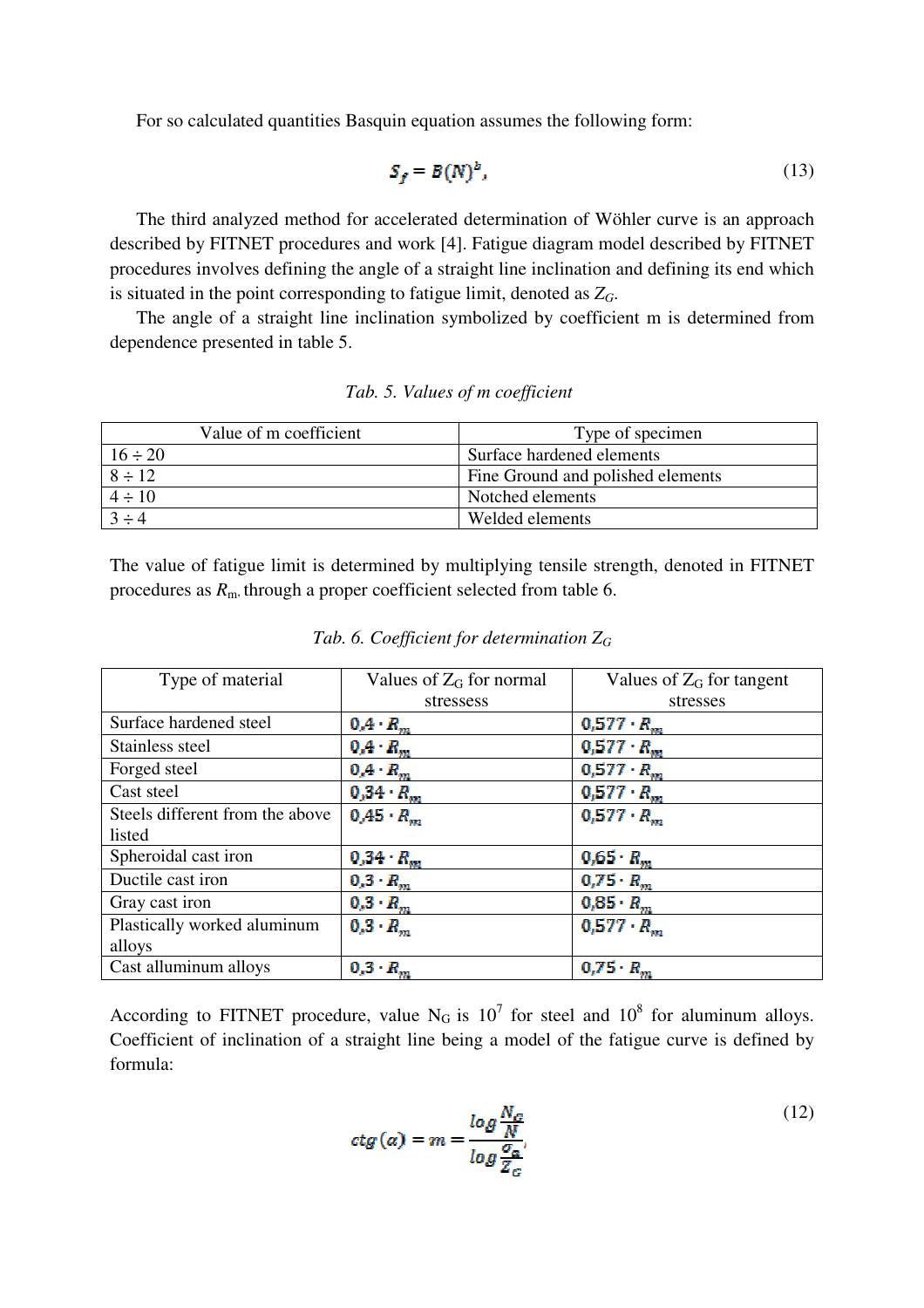where  $\sigma_a$  denotes permissible stress amplitude (fatigue life). Also, in case of this method, the above formulas can be transformed into the form of Basquin equation. Quantities *b* and *B* are determined in the following way:

$$
b = -\frac{1}{m'}\tag{13}
$$

$$
B = Z_G N_g^{\frac{1}{m}}.
$$
\n<sup>(14)</sup>

$$
\sigma_a = B(N)^b. \tag{15}
$$

For comparison, formulas and schematic diagrams, representing the above mentioned methods, were presented in figure 4.



#### **3. Verification of selected methods**

Below, there have been presented results of verification of accelerated methods for determination of fatigue characteristics for a high cycle range. Abbreviations included in the legend denote: *"S-N<sub>Su</sub>*" – method for determination of fatigue diagram, the basis of tensile strength described in [2]; *"S-NHB*" – method for estimation of tensile strength on the basis of Brinell hardness, described in work [2]; "*FITNET*" – methods described in FITNET procedures; " $FTA'$  – method described in work [3]. These abbreviations are also used in the text for verification of the methods. Verification is carried out on the basis of the authors' own research.

Fig. 2 shows the result of verification for steel 10HNAP. For this material, characteristic most similar to the one obtained from experimental test is provided by "*FITNET*" method. However, it should be noted that the diagram obtained from this method runs above the real diagram throughout its whole length which means overestimation of fatigue life. The method which is based on tensile strength *"S-N<sub>Su</sub>*", yields a diagram which varies considerably from the real one in terms of direction coefficient, thereby, a part of the diagram runs below and a part above it.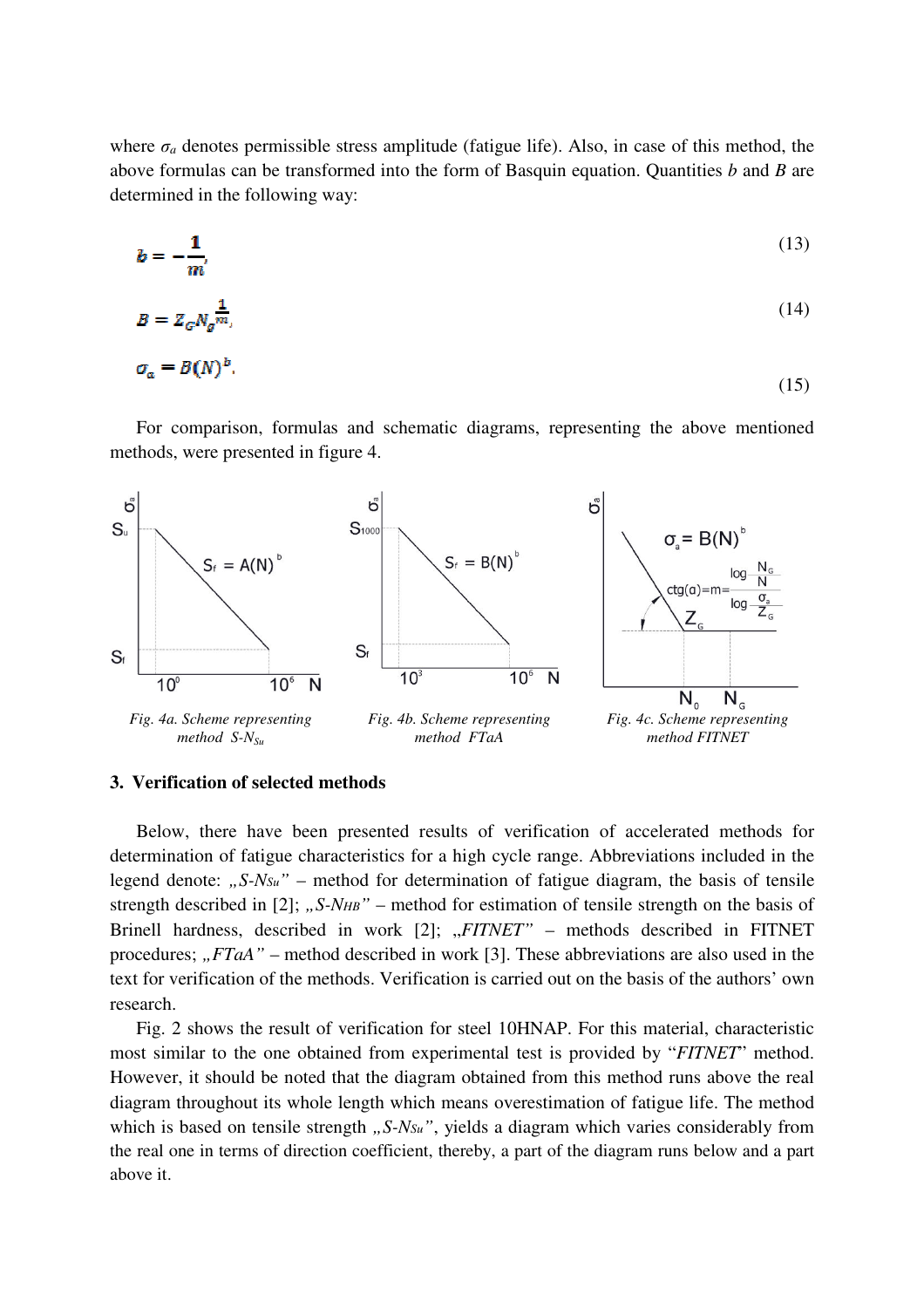*"FTaA"* method also yields a diagram which runs below the real one. However, attention is focused on the fact that they are parallel.



*Fig. 5. Results of verification of method for accelerated determination of Wöhler diagram for steel 10HNAP* 

The next, presentation of diagrams (fig. 6) demonstrates the results for steel 30rNiMo8. In this case, a diagram, most similar to the real one, is provided by "S-N<sub>Su</sub>" method. However, again the lines differ from each other in terms of direction. The diagram obtained with the use of *"FITNET"* method is situated significantly higher than the real one which means reassessment of fatigue life. The diagram obtained by "FTaA" method runs significantly lower than the real one and departs from it in respect of direction coefficient.

The next verified material is steel 40 CrMo4 (fig. 7). Also, for this steel, the diagram according to method  $, S-N<sub>Su</sub>$ <sup>*"*</sup> is the most similar to the real one. However, it runs slightly above it throughout its whole length. .

Again, the diagram according to *"FITNET"* procedure is situated higher than the real one though is similar to it in terms of direction coefficient. *"FTaA"* method yields a diagram which runs significantly lower than the real one, and departs from it in terms of direction coefficient.

For BHW 25 steel (fig. 8), fatigue life characteristic from *"FITNET"* method is also situated higher than the real one throughout its whole length, and the two remaining ones, below. For this material, both the diagram from *"FITNET"* and from *"S-NSu"* method differ from the real one in terms of direction coefficient. Diagram from *"FTaA"* method again differs significantly from the real one, both in terms of its position and direction.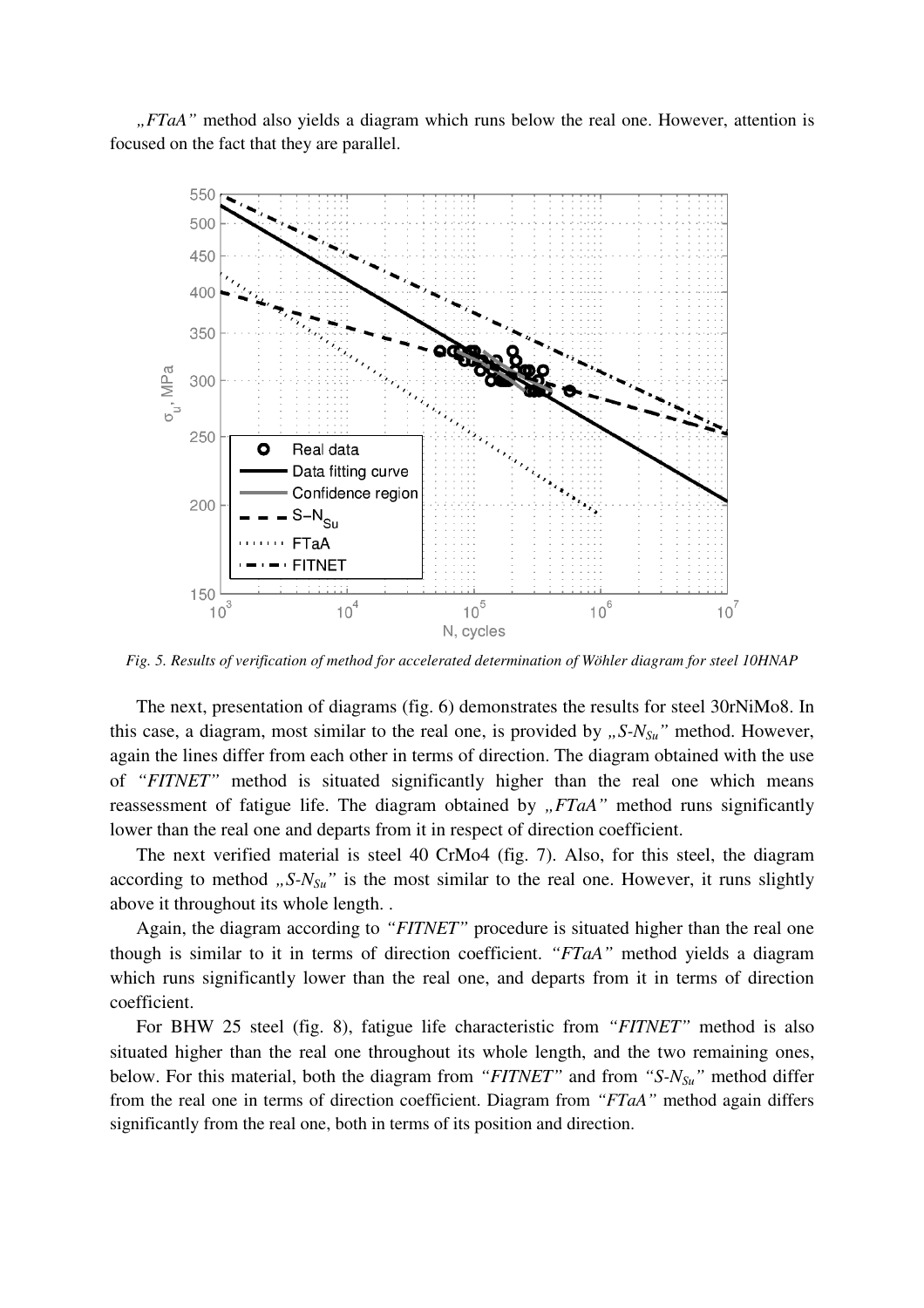

*Fig. 6. Results of verification of method for accelerated determination of Wöhler diagram for steel 30CrNiMo8* 



*Fig. 7. Results of verification of method for accelerated determination of Wöhler diagram for steel 40 CrMo 4*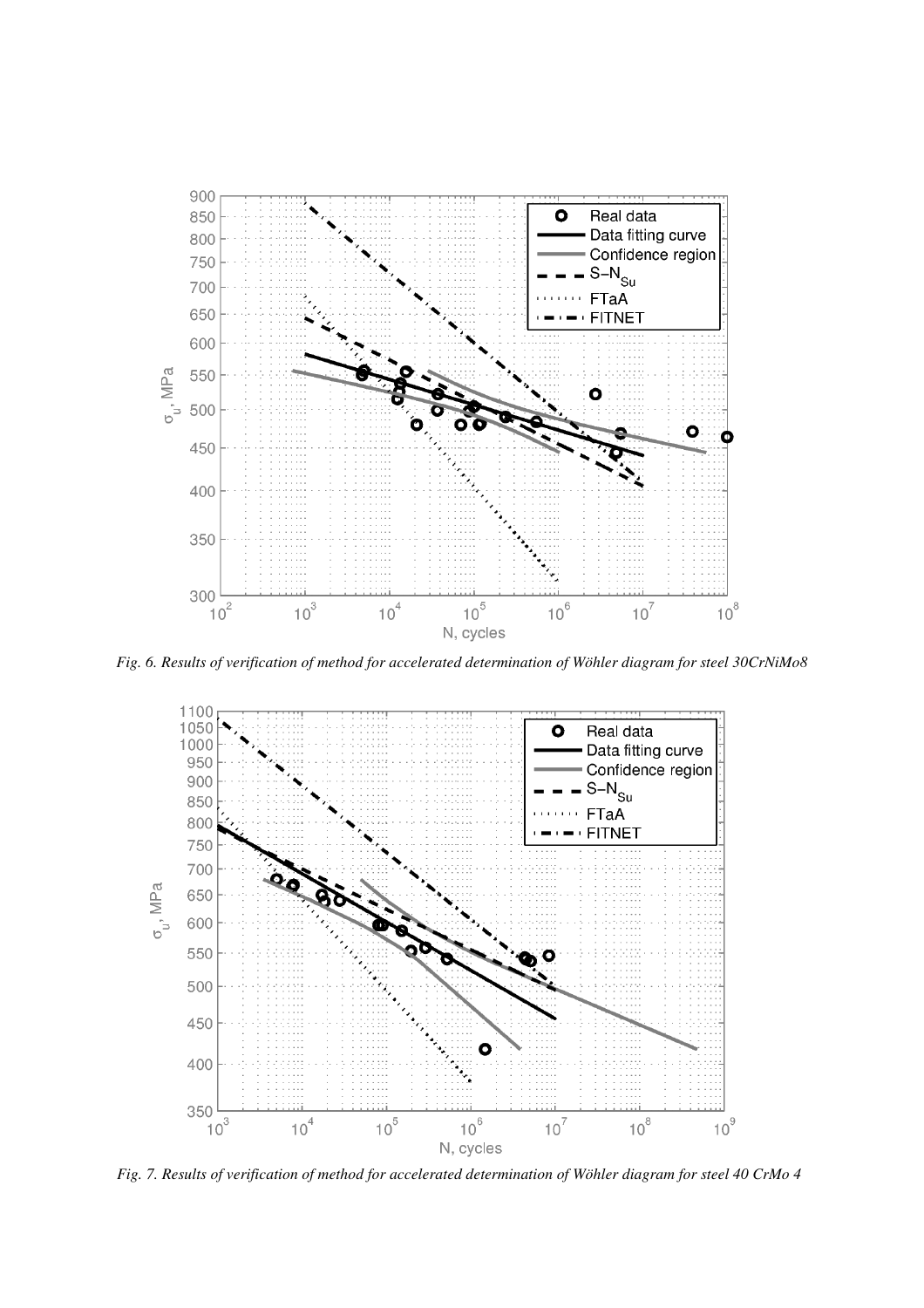

*Fig. 8. Results of verification of method for accelerated determination of Wöhler diagram for steel BHW 25* 

The tendency for reassessment of *"FITNET"* procedure fatigue life is observed for steel Ck45 (fig. 9). Fatigue characteristic obtained using it is situated significantly higher than the real one. It is also different from it in terms of direction coefficient. For this material, the most similar in terms of direction and fatigue value appeared to be the characteristic obtained on the basis of "*S-NSu*" method. The diagram obtained on the basis of Brinell toughness is also parallel to the real one but it runs significantly higher than it. Characteristic obtained on the basis of *"FTaA"* method departs from the real one in terms of direction and fatigue life value.

The following material for which methods for accelerated determination of Wöhler diagram have been verified is steel HSB 55 (fig. 10). For this material, the fatigue curve obtained from *"FITNET"* procedure is the most convergent with the real one in terms of the fatigue life value. However, again, for this material both these diagrams differ in terms of direction coefficient, thereby, the diagram from "*FITNET"* method lies in a hazardous area throughout up to  $5.10^4$  of fatigue life. Characteristic developed on the basis of "S- $N_{S_u}$ " method lies significantly lower than the real one, however, is consistent with it in terms of direction coefficient. *"FTaA"* method yields Wholer diagram which is most different from the real one.

Fig. 11 presents calculation results for another material, steel SPV 50. Like previously, the diagram from *"FITNET"* method is different from the real one in terms of direction coefficient, thereby, it lies in the area of hazard through up to  $2.10^5$  cycles. Methods *"S-N<sub>Su</sub>*" and  $J_{\rm B}S-N_{\rm HB}$ <sup>"</sup> yield diagrams consistent with the real one, though, more inclined. The diagram according to *"FTaA"* approach differs most from the real one, in this case as well.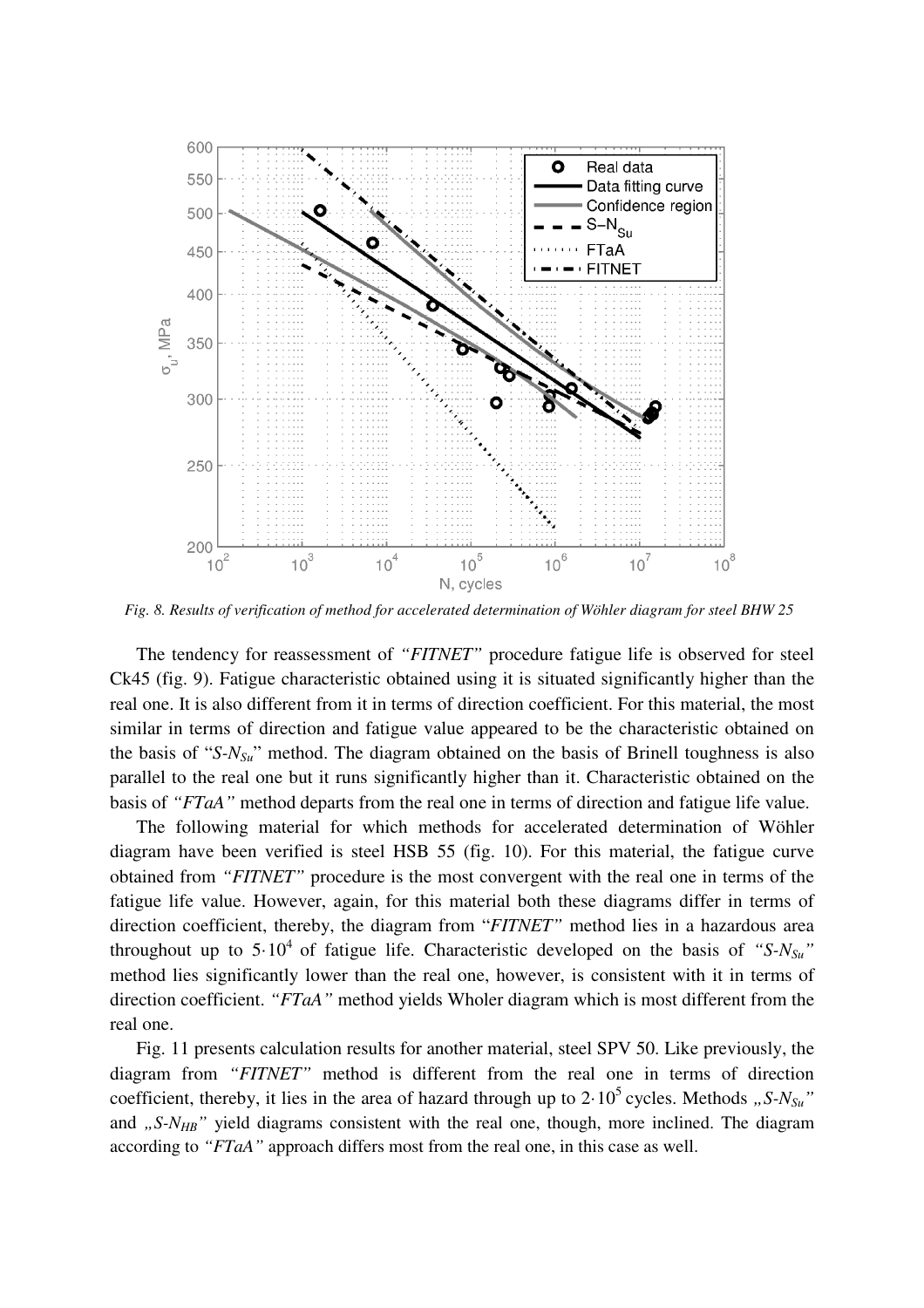

*Fig. 9. Results of verification of method for accelerated determination of Wöhler diagram for steel Ck45* 



*Fig. 10. Results of verification of method for accelerated determination of Wöhler diagram for steel HSB55*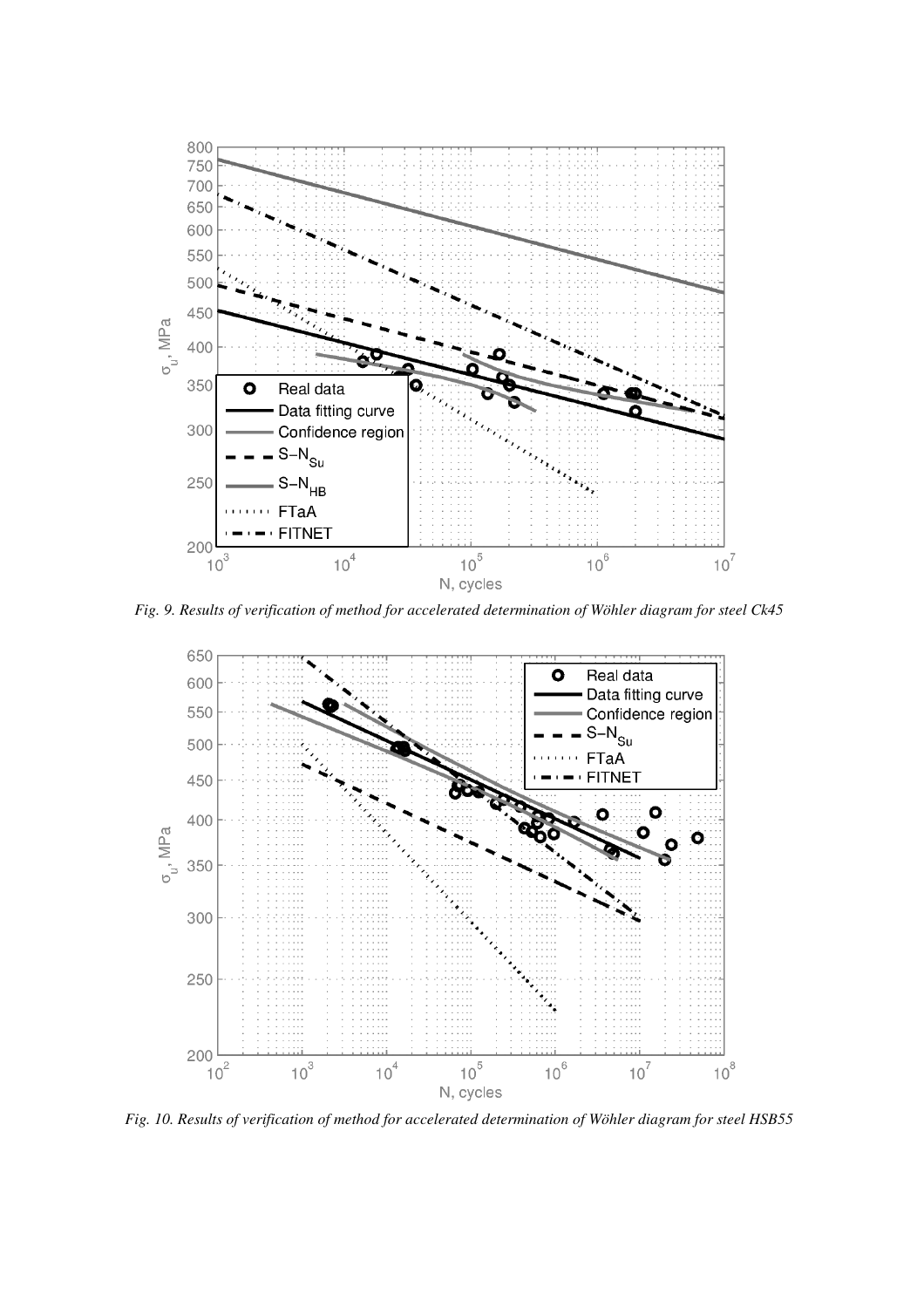

*Fig. 11. Results of verification of method for accelerated determination of Wöhler diagram for steel SPV 50* 

The diagram created for steel St52 on the basis of *"FITNET"* procedure is very similar to the real data diagram in terms of direction coefficient, however, also for this material it is reassessed (fig. 12.). *"S-NSu"* approach provides a diagram which is more consistent with the real one in terms of fatigue life but different from it in terms of direction coefficient. *"FTaA"*  method yields a diagram mostly consistent with the real one but lying significantly lower than values obtained from tests.

Comparison of methods was also made for steel St37 (fig. 13). Besides, Wöhler diagram obtained from *"FITNET"* procedure is consistent with the real one in respect of direction coefficient, though it lies above it, in the area of hazard. The method using tensile strength *"S-NSu"* provides a diagram situated similarly to the real one in terms of stress amplitude values, however, different from it in respect of direction. The diagram direction is more similar for *"FTaA"* method, though it lies below the real one.

In figure 14 there are diagrams obtained for steel StE 460. Again, the diagram created according to *"FITNET"* procedure lies above the material fatigue characteristic and it is most similar in terms of direction coefficient. Like for the previous material, the diagram created on the basis of tensile strength,  $, S-N<sub>Su</sub>$ <sup>"</sup>, departs from the real one in respect of slope. This time almost throughout its length it lies above it. *"FTaA"* method provides a diagram situated closer to the real one differing, though, in terms of direction coefficient.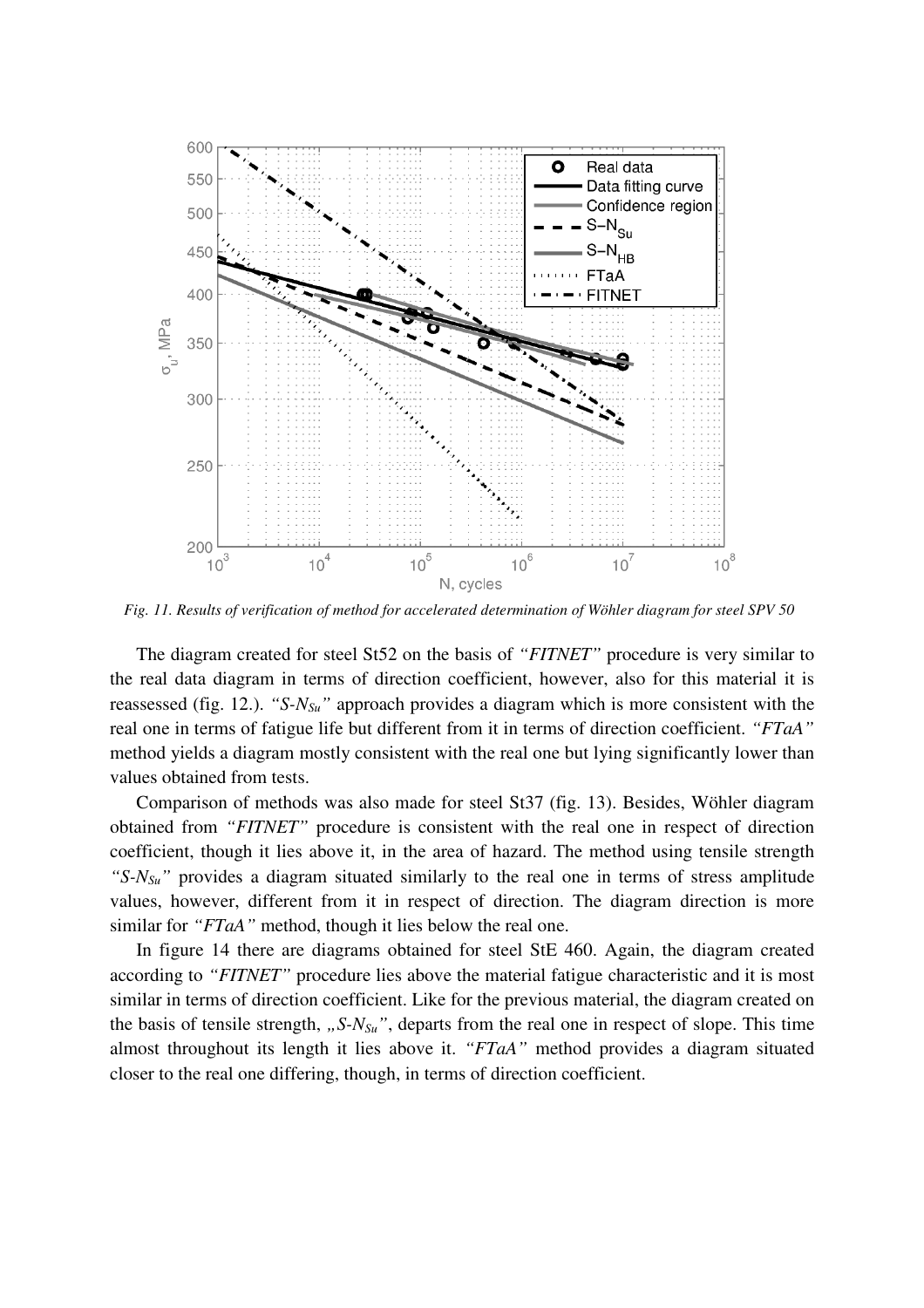

*Fig. 12. Results of verification of method for accelerated determination of Wöhler diagram for steel St52* 



*Fig. 13. Results of verification of method for accelerated determination of Wöhler diagram for steel St37*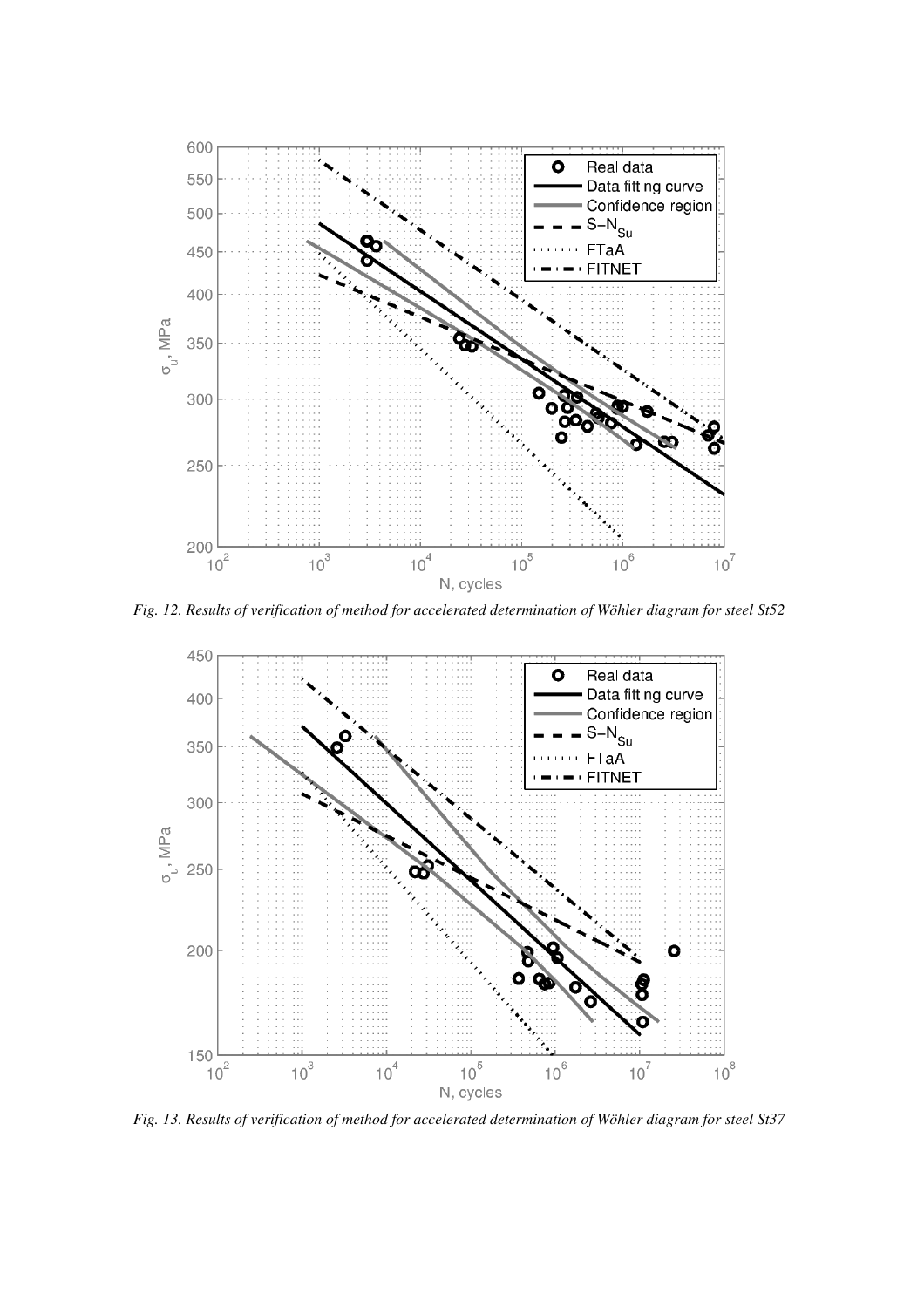

*Fig. 14. Results of verification of method for accelerated determination of Wöhler diagram for steel StE 460* 

The next presentation of Wöhler diagrams (fig. 15) was made for steel StE 690. "S-N<sub>Su</sub><sup>"</sup> method yields a diagram lying closest to the real one and similar in terms of direction. Method from *"FITNET"* procedure again provides a diagram situated in the area of hazard. For StE 690 steel also departs from the real one in respect of direction coefficient. The diagram obtained from *"FTaA"* method lies below the real one, also for this material and differs from it in terms of direction.

The last material for which accelerated methods for Wöhler diagram determination have been compared is steel X5CrNi18 (fig.16). For this material the diagram obtained from *"FITNET"* procedure departs from the real one, thereby, up to 10 cycles lie above it, running below the real line . Also in this case, "S-N<sub>Su</sub>" method appears to be an approach providing a diagram most similar to fatigue characteristic in terms of both direction and fatigue life. The diagram obtained on the basis of *"FTaA"* method is most divergent from the real one.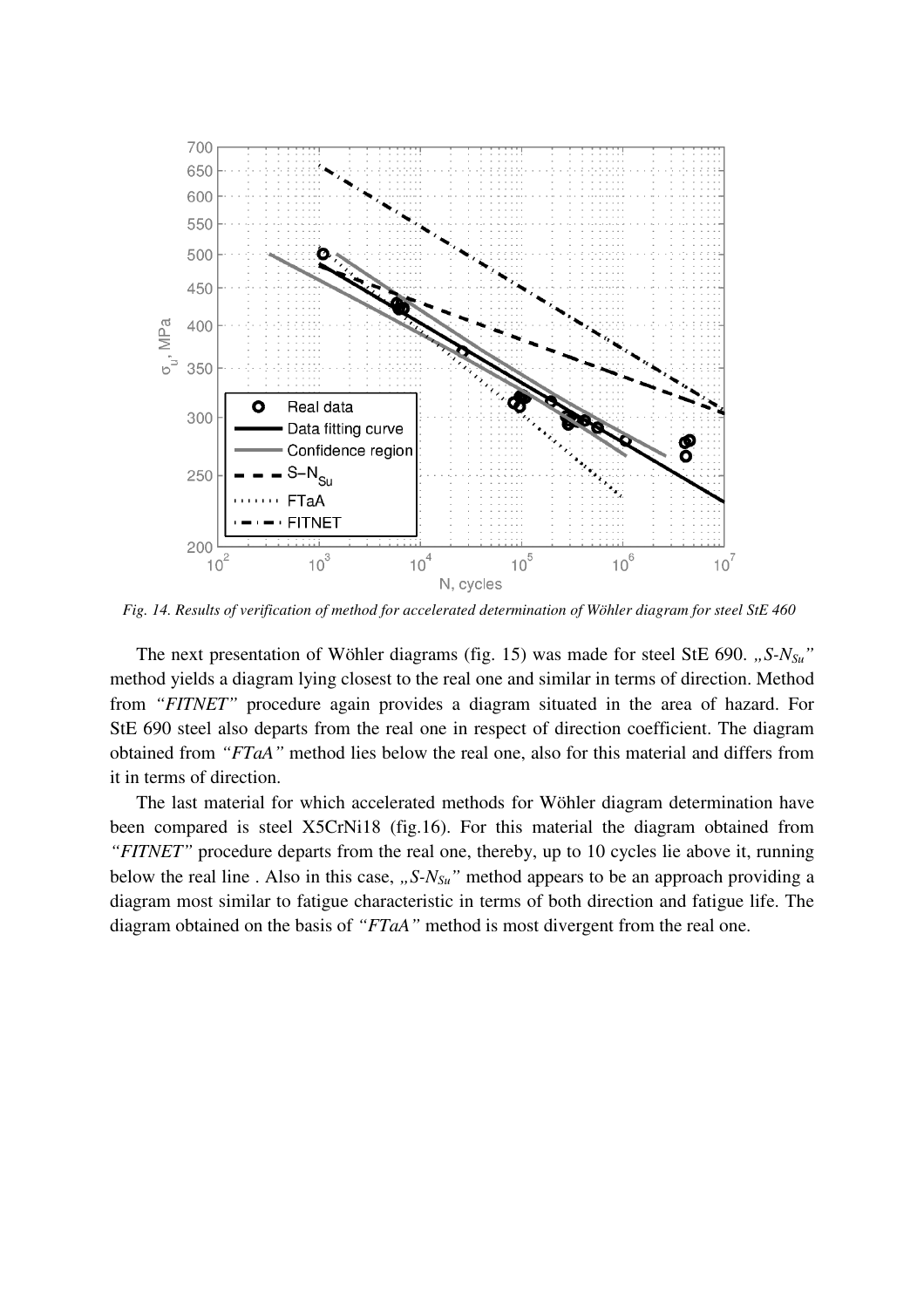

*Fig. 15. Results of verification of method for accelerated determination of Wöhler diagram for steel StE 690* 



*Fig. 16. Results of verification of method for accelerated determination of Wöhler diagram for steel X5CrNi18*